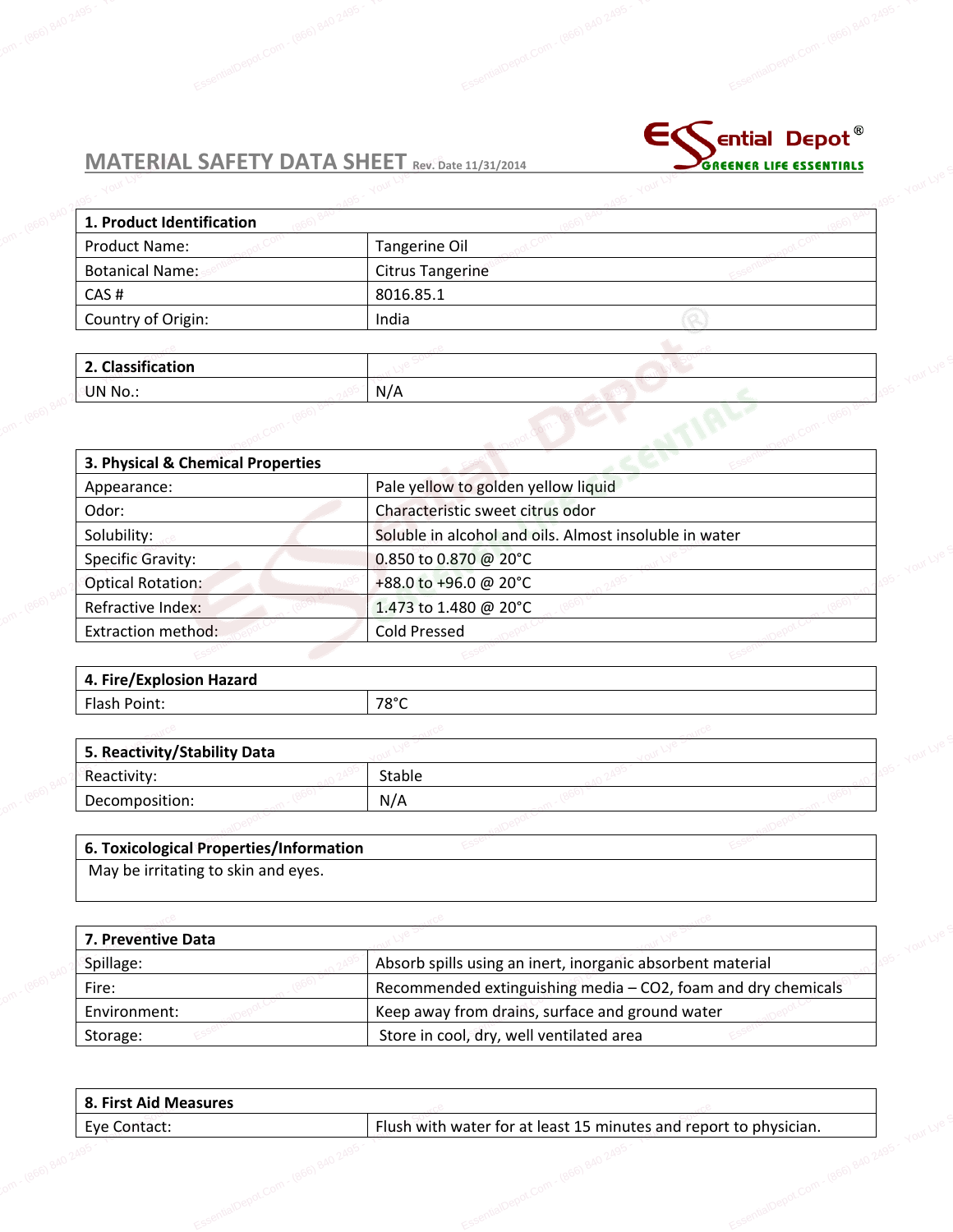| Inhalation:   | Remove to fresh air. Avoid casual breathing.                      |  |
|---------------|-------------------------------------------------------------------|--|
| Ingestion:    | Rinse mouth and consult physician immediately.                    |  |
| Skin Contact: | Remove contaminated clothing. Wash with soap and plenty of water. |  |

EssemilalDepot.Com - (866) 840 - 495 - Your Lye S

EssentialDepot.Com - (866) 840 2495 - Your Lye C

# **9. Individual Protection of Industrial Use** Experience of the Company of Company of Company of Company of Company of Company of Company and Always avoid

Always use safety goggles.

Handle in a well ventilated area, and avoid breathing in vapor directly. **otection of Industrial Use COM COM COM 2495**<br>ty goggles.<br>I ventilated area, and avoid breathing<br>in contact with concentrated produc

Always avoid skin contact with concentrated product by wearing lab overalls and gloves.  $\frac{1}{2}$  and  $\frac{1}{2}$  and  $\frac{1}{2}$  and  $\frac{1}{2}$  and  $\frac{1}{2}$  and  $\frac{1}{2}$  and  $\frac{1}{2}$  and  $\frac{1}{2}$  and  $\frac{1}{2}$  and  $\frac{1}{2}$  and  $\frac{1}{2}$  and  $\frac{1}{2}$  and  $\frac{1}{2}$  and  $\frac{1}{2}$  and  $\frac{1}{2}$  and  $\frac{1}{2}$  a

| 10. Stability and Reactivity |                  |  |
|------------------------------|------------------|--|
| Chemical Stability:          | Stable           |  |
| Conditions to Avoid:         | Strong oxidizers |  |
|                              |                  |  |

| Conditions to Avoid:          | Strong oxidizers |  |
|-------------------------------|------------------|--|
|                               |                  |  |
| 11. Toxicological Information |                  |  |
| RTECS#:                       | N/A              |  |
| LD50/LC50:                    | N/A              |  |
| Carcinogenicity:              | N/A              |  |
| Other:                        | N/A              |  |

### **12. Ecological Information**

Avoid any pollution of ground, surface of underground water. Esperimential<br>Essentian of ground, surface of underground<br>Standard Source Source Source Source Source Source Source Source Source Source<br>Standard Source Source Source Source Source Source Source Source Source Source Source

# **13. Disposal Considerations Explorate 12. Ecological**<br>Depote the source of the source of the source of the source of the source of the source of the source of the source of the source of the source of the source of the source of the source of the so

Avoid any pollution of ground, surface of underground water.<br> **13. Disposal Considerations**<br>
Incineration or sanitary landfill in accordance with federal, state and local regulations.

### **14. Transport Information**

| <b>Shipping Name:</b> | Tangerine Oil |  |  |
|-----------------------|---------------|--|--|
| <b>Hazard Class:</b>  |               |  |  |
| <b>UN Number:</b>     |               |  |  |
| Packing Group:        |               |  |  |
|                       |               |  |  |

### **15. Regulatory Information**

| WHMIS (Canada):     | N/A                                                                |
|---------------------|--------------------------------------------------------------------|
| HMIS (USA):         | N/A                                                                |
| SARA 302/ SARA 313: | None                                                               |
|                     | R10: Flammable                                                     |
|                     | Xn R22: Harmful if swallowed                                       |
| EU Labeling:        | Xi R38: Irritating to skin                                         |
|                     | S 36/37/38: Wear suitable protective clothing, gloves and eye/face |
|                     | protection                                                         |

| 16. Other Information |  |  |
|-----------------------|--|--|
| N/A                   |  |  |
|                       |  |  |
|                       |  |  |
|                       |  |  |